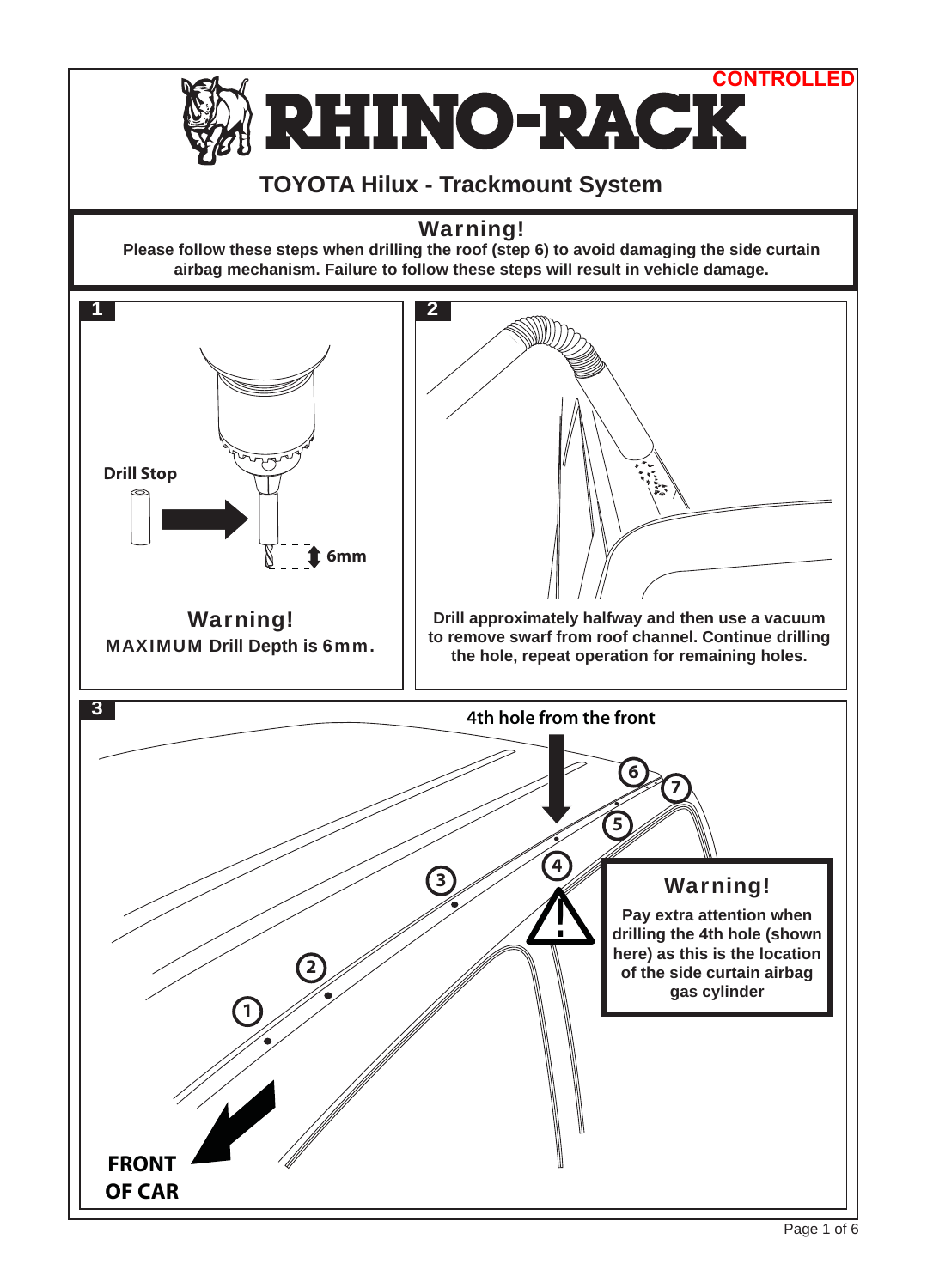

**HINO-RACK** N

# **TOYOTA Hilux - Trackmount System**

 **Important:** Please read these instructions carefully prior to installation.

Please refer to your fitting instruction to ensure that the roof racks are installed in the correct locations. Check the contents of kit before commencing fitment and report any discrepancies Place these instructions in the vehicle's glove box after installation is complete.

# Note - Refer Step 15 for crossbar positioning

|                                                                                                                                                                                                                                                                                                                                                         | <b>Parts List</b>               |                                        |                          |                | <b>Maximum carrying capacity: 100kg</b>   |                                                                                               |
|---------------------------------------------------------------------------------------------------------------------------------------------------------------------------------------------------------------------------------------------------------------------------------------------------------------------------------------------------------|---------------------------------|----------------------------------------|--------------------------|----------------|-------------------------------------------|-----------------------------------------------------------------------------------------------|
| Item                                                                                                                                                                                                                                                                                                                                                    | <b>Component Name</b>           | Single Cab Extra Cab Dual Cab Part No. |                          |                |                                           |                                                                                               |
| 1                                                                                                                                                                                                                                                                                                                                                       | Track Mount End Cap FL & RR     | 2                                      | 2                        | 2              | M215                                      |                                                                                               |
| 2                                                                                                                                                                                                                                                                                                                                                       | Track Mount End Cap FR & RL     | $\overline{2}$                         | $\overline{2}$           | $\overline{2}$ | M214                                      |                                                                                               |
| 3                                                                                                                                                                                                                                                                                                                                                       | <b>Hilux Track</b>              | 1 Pair                                 | 1 Pair                   | 1 Pair         |                                           |                                                                                               |
| 4                                                                                                                                                                                                                                                                                                                                                       | Heavy Duty Rubber Buffer 1375mm | 1                                      | 2                        | $\overline{c}$ | R004                                      |                                                                                               |
| 5                                                                                                                                                                                                                                                                                                                                                       | Heavy Duty Crossbar End Cap     | $\overline{c}$                         | 4                        | $\overline{4}$ | M002                                      |                                                                                               |
| 6                                                                                                                                                                                                                                                                                                                                                       | Heavy Duty Crossbar 1375mm      | $\mathbf{1}$                           | $\overline{2}$           | $\overline{2}$ | A020                                      |                                                                                               |
| $\overline{7}$                                                                                                                                                                                                                                                                                                                                          | M6 x 35mm Button Security Screw | $\overline{c}$                         | 4                        | $\overline{4}$ | B092                                      |                                                                                               |
| 8                                                                                                                                                                                                                                                                                                                                                       | M6 Spring Washer                | $\overline{c}$                         | 4                        | $\overline{4}$ | W004                                      |                                                                                               |
| 9                                                                                                                                                                                                                                                                                                                                                       | M6 x 12.5mm Flat Washer         | $\overline{c}$                         | 4                        | $\overline{4}$ | W003                                      |                                                                                               |
| 10                                                                                                                                                                                                                                                                                                                                                      | <b>RCP Leg</b>                  | $\overline{2}$                         | 4                        | 4              | M123                                      |                                                                                               |
| 11                                                                                                                                                                                                                                                                                                                                                      | RCP Top Pad                     | 2                                      | 4                        | 4              | M173                                      |                                                                                               |
| 12                                                                                                                                                                                                                                                                                                                                                      | <b>RCP Bottom Pad</b>           | $\overline{c}$                         | 4                        | 4              | M172                                      |                                                                                               |
| 13                                                                                                                                                                                                                                                                                                                                                      | M6 x 16 Dowel Nut               | $\overline{c}$                         | 4                        | $\overline{4}$ | N027                                      |                                                                                               |
| 14                                                                                                                                                                                                                                                                                                                                                      | M6 Dowel Nut Housing            | $\overline{c}$                         | 4                        | $\overline{4}$ | A341                                      |                                                                                               |
| 15                                                                                                                                                                                                                                                                                                                                                      | M10 x 20mm Hex Bolt             | $\overline{2}$                         | 4                        | $\overline{4}$ | B003                                      |                                                                                               |
| 16                                                                                                                                                                                                                                                                                                                                                      | M10 Internal Shakeproof Washer  | $\overline{c}$                         | $\overline{\mathcal{L}}$ | $\overline{4}$ | W021                                      |                                                                                               |
| 17                                                                                                                                                                                                                                                                                                                                                      | M10 x 38mm Flat Washer          | $\overline{c}$                         | 4                        | $\overline{4}$ | W022                                      |                                                                                               |
| 18                                                                                                                                                                                                                                                                                                                                                      | M10 Channel Nut                 | $\overline{c}$                         | 4                        | $\overline{4}$ | N024                                      |                                                                                               |
| 19                                                                                                                                                                                                                                                                                                                                                      | Mounting Pad Cover Plate        | $\overline{2}$                         | 4                        | $\overline{4}$ | M126                                      |                                                                                               |
| 20                                                                                                                                                                                                                                                                                                                                                      | Stavex Rivet BS11 4.8mm         | $\overline{7}$                         | 9                        | 11             | H060                                      |                                                                                               |
| 21                                                                                                                                                                                                                                                                                                                                                      | 5mm Security Allen Key          | 1                                      | $\mathbf{1}$             | 1              | H021                                      |                                                                                               |
| 22                                                                                                                                                                                                                                                                                                                                                      | <b>Fitting Instruction</b>      | 1                                      | $\mathbf{1}$             | $\mathbf{1}$   | <b>RR131</b>                              |                                                                                               |
| Pneumatic or concertina type rivet gun<br>Marking pen<br>Power or Cordless drill<br>5mm drill bit with depth stop<br>Vacuum cleaner<br>Cold galvanizing solution & brush<br>Selleys Butyl Mastic, Caulking Gun<br>5mm Security Allen key, provided in kit<br>5/8 or 16mm spanner or socket wrench<br>Measuring tape<br>Hacksaw<br>Flat Head screwdriver |                                 |                                        |                          |                |                                           |                                                                                               |
| Gently lever the rubber roof trim starting with a screwdriver<br>(wrap tape around end of screwdriver to prevent paint<br>scratching) then using fingertips pull carefully upwards.<br>Small plastic clips are attached to the roof underneath<br>each end of the strip.                                                                                |                                 |                                        |                          |                | <b>TOWARDS CENTRE</b><br>OF VEHICLE ROOF. | Take note of track orientation when placing in the roof<br>channel. Both tracks are the same. |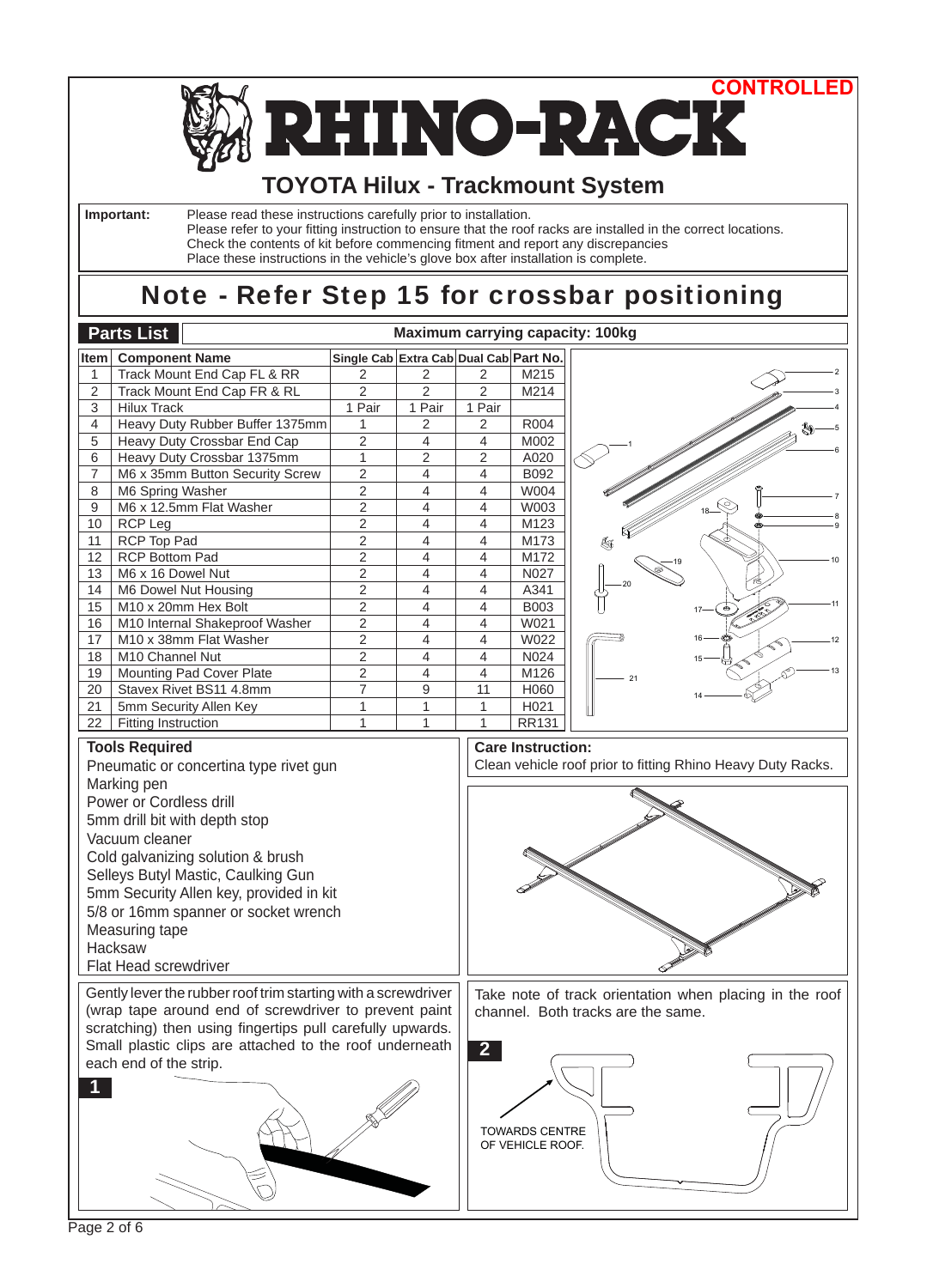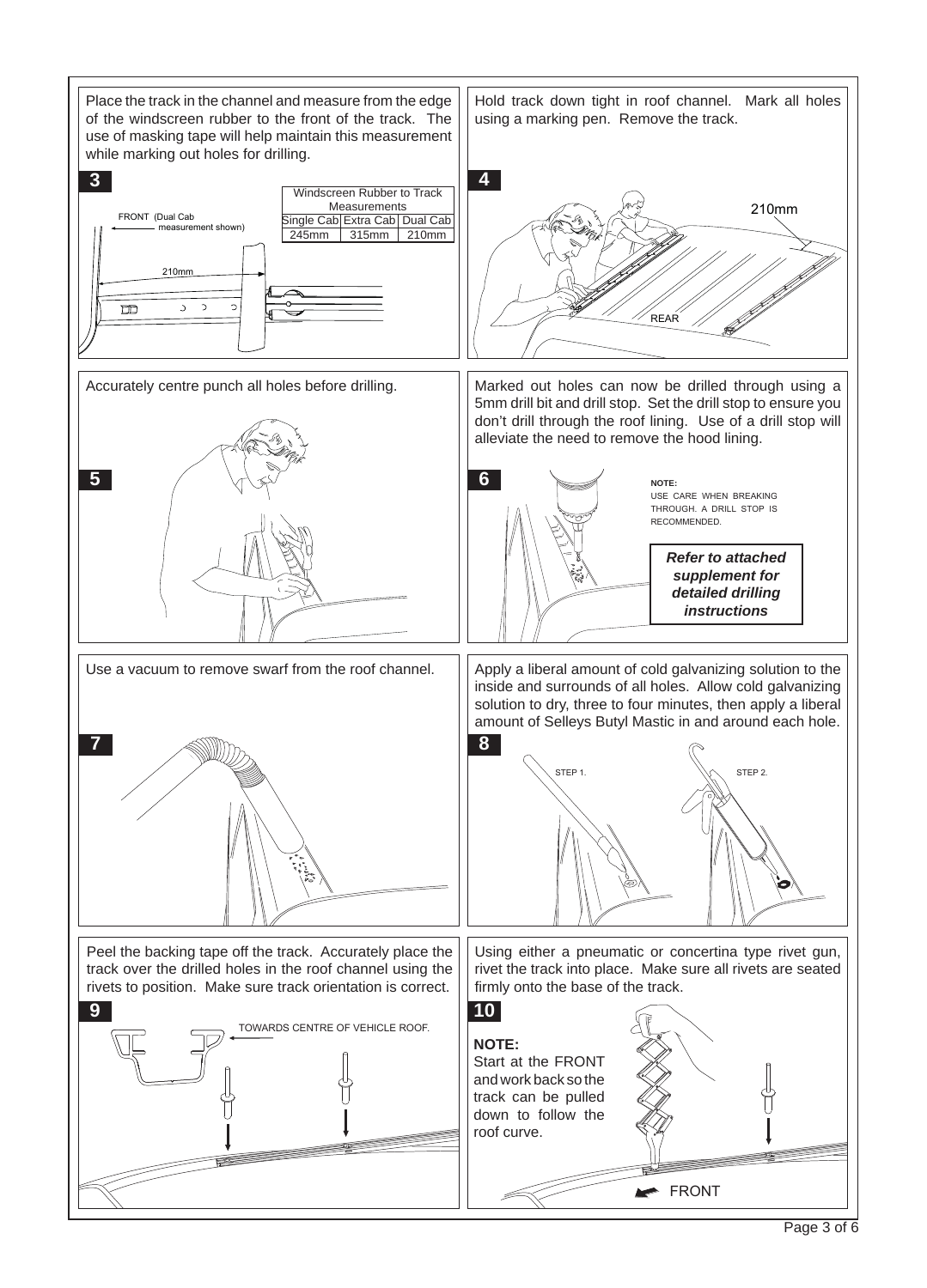

Page 4 of 6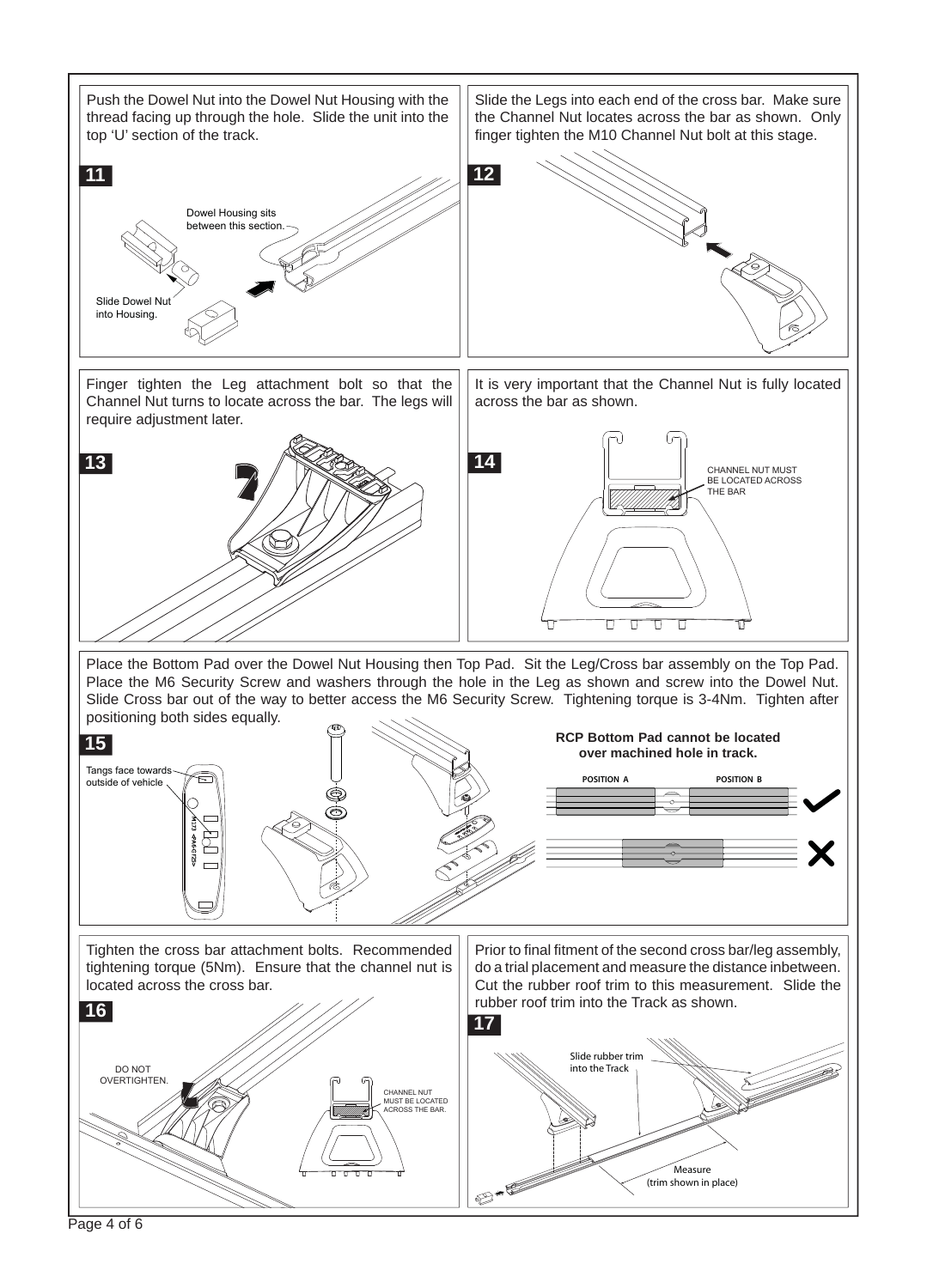